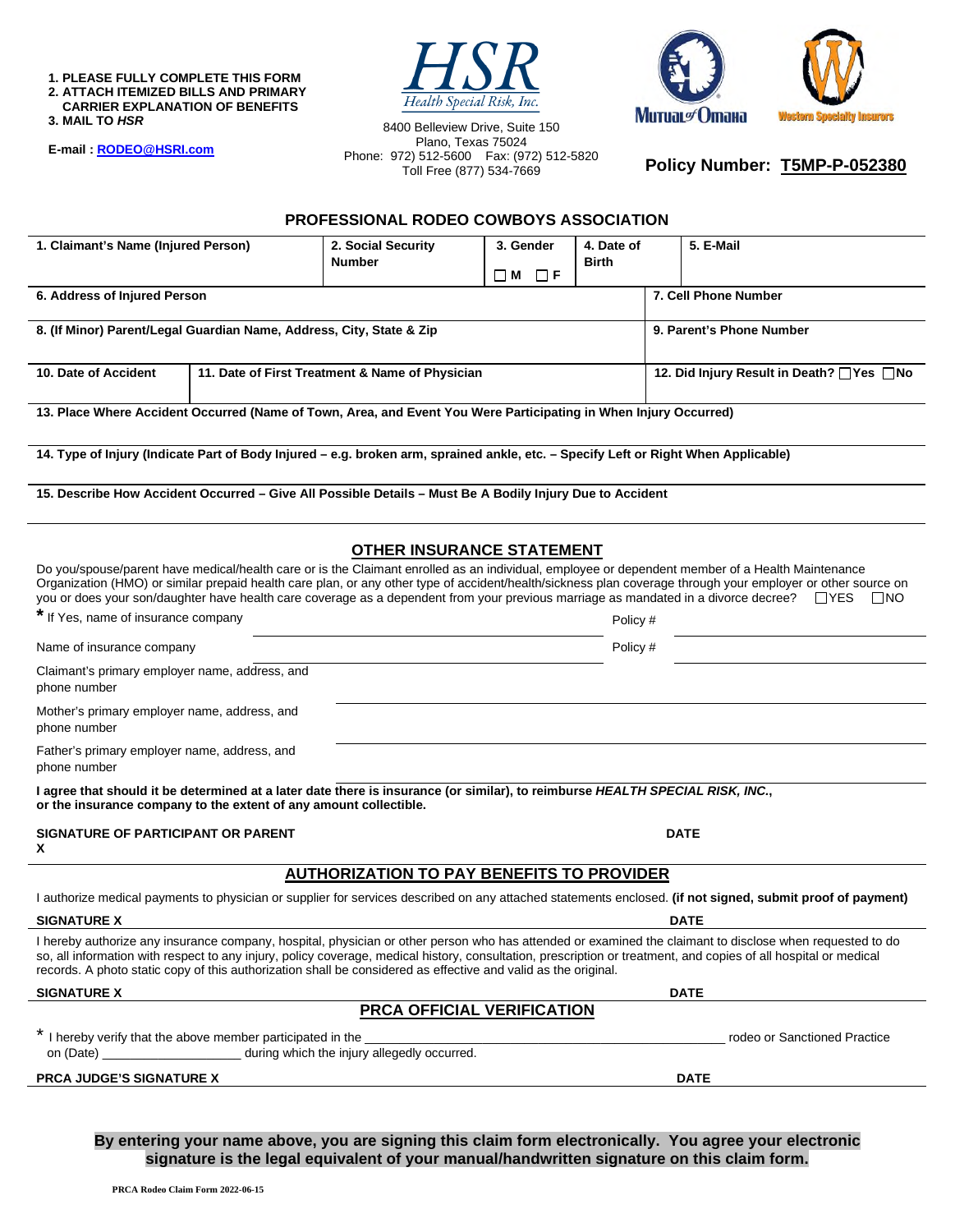#### **FRAUD WARNING NOTICES**

Any person who knowingly presents a false of fraudulent claim for payment of loss or benefit or knowingly presents false information in an application for insurance is guilty of a crime and may be subject to fines and confinement in prison.

#### **STATE SPECIFIC PROVISIONS**

| Alabama                              | Any person who knowingly presents a false or fraudulent claim for payment of a loss or benefit or who knowingly presents false information in an application for<br>insurance is guilty of a crime and may be subject to restitution fines or confinement in prison, or any combination thereof.                                                                                                                                                                                                                                                                                                                                                                                                                                                                                                                 |
|--------------------------------------|------------------------------------------------------------------------------------------------------------------------------------------------------------------------------------------------------------------------------------------------------------------------------------------------------------------------------------------------------------------------------------------------------------------------------------------------------------------------------------------------------------------------------------------------------------------------------------------------------------------------------------------------------------------------------------------------------------------------------------------------------------------------------------------------------------------|
| Alaska                               | A person who knowingly and with intent to injure, defraud, or deceive an insurance company files a claim containing false, incomplete, or misleading information<br>may be prosecuted under state law.                                                                                                                                                                                                                                                                                                                                                                                                                                                                                                                                                                                                           |
| Arizona                              | For your protection Arizona law requires the following statement to appear on this form. Any person who knowingly presents a false or fraudulent claim for payment<br>of a loss is subject to criminal and civil penalties.                                                                                                                                                                                                                                                                                                                                                                                                                                                                                                                                                                                      |
| Arkansas                             | Any person who knowingly presents a false or fraudulent claim for payment of a loss or benefit or knowingly presents false information in an application for                                                                                                                                                                                                                                                                                                                                                                                                                                                                                                                                                                                                                                                     |
| Louisiana                            | insurance is guilty of a crime and may be subject to fines and confinement in prison.                                                                                                                                                                                                                                                                                                                                                                                                                                                                                                                                                                                                                                                                                                                            |
| California                           | For your protection California law requires the following to appear on this form: Any person who knowingly presents false or fraudulent claim for the payment of a                                                                                                                                                                                                                                                                                                                                                                                                                                                                                                                                                                                                                                               |
| Colorado                             | loss is guilty of a crime and may be subject to fines and confinement in state prison.<br>It is unlawful to knowingly provide false, incomplete, or misleading facts or information to an insurance company, for the purpose of defrauding or attempting to<br>defraud the company. Penalties may include imprisonment, fines, denial of insurance and civil damages. Any insurance company or agent of an insurance company<br>who knowingly provides false, incomplete, or misleading facts or information to a policyholder or claimant, for the purpose of defrauding or attempting to defraud<br>the policyholder or claimant, with regard to a settlement or award payable for insurance proceeds shall be reported to the Colorado Division of Insurance within the<br>Department of Regulatory Agencies. |
| Connecticut                          | This form must be completed in its entirety. Any person who intentionally misrepresents or intentionally fails to disclose any material fact related to a claimed injury<br>may be guilty of a felony.                                                                                                                                                                                                                                                                                                                                                                                                                                                                                                                                                                                                           |
| Delaware                             | Any person who knowingly, and with intent to injure, defraud or deceive any insurer, files a statement of claim containing any false, incomplete or misleading                                                                                                                                                                                                                                                                                                                                                                                                                                                                                                                                                                                                                                                   |
| Idaho                                | information is guilty of a felony.                                                                                                                                                                                                                                                                                                                                                                                                                                                                                                                                                                                                                                                                                                                                                                               |
| District of                          | WARNING: It is a crime to provide false or misleading information to an insurer, for the purpose of defrauding the insurer or any other person. Penalties include                                                                                                                                                                                                                                                                                                                                                                                                                                                                                                                                                                                                                                                |
| Columbia                             | imprisonment and/or fines. In addition, an insurer may deny insurance benefits if false information materially related to a claim was provided by the applicant.                                                                                                                                                                                                                                                                                                                                                                                                                                                                                                                                                                                                                                                 |
| Florida                              | Any person who knowingly and with intent to injure, defraud, or deceive any insurer files a statement of claim containing any false, incomplete, or misleading<br>information is guilty of a felony of the third degree.                                                                                                                                                                                                                                                                                                                                                                                                                                                                                                                                                                                         |
| Hawaii                               | For your protection, Hawaii law requires you to be informed that presenting a fraudulent claim for payment of a loss or benefit is a crime punishable by fines or<br>imprisonment, or both.                                                                                                                                                                                                                                                                                                                                                                                                                                                                                                                                                                                                                      |
| Indiana                              | A person who knowingly and with intent to defraud an insurer files a statement of claim containing any false, incomplete, or misleading information commits a<br>felony.                                                                                                                                                                                                                                                                                                                                                                                                                                                                                                                                                                                                                                         |
| Kentucky                             | Any person who knowingly and with intent to defraud any insurance company or other person files a statement of claim containing any materially false information<br>or conceals, for the purpose of misleading, information concerning any fact material thereto commits a fraudulent insurance act, which is a crime.                                                                                                                                                                                                                                                                                                                                                                                                                                                                                           |
| <b>Maine</b>                         | It is a crime to knowingly provide false, incomplete or misleading information to an insurance company for the purpose of defrauding the company. Penalties may<br>include imprisonment, fines, or denial of insurance benefits.                                                                                                                                                                                                                                                                                                                                                                                                                                                                                                                                                                                 |
| Maryland                             | Any person who knowingly and willfully presents a false or fraudulent claim for payment of a loss or benefit or who knowingly and willfully presents<br>false information in an application for insurance is guilty of a crime and may be subject to fines and confinement in prison.                                                                                                                                                                                                                                                                                                                                                                                                                                                                                                                            |
| Michigan<br>North Dakota             | Any person who knowingly and with intent to defraud any insurance company or another person, files a statement of claim containing any materially false<br>information or conceals, for the purpose of misleading information concerning any fact material thereto, commits a fraudulent insurance act, which is a crime and                                                                                                                                                                                                                                                                                                                                                                                                                                                                                     |
| South Dakota                         | subject the person to criminal civil penalties.                                                                                                                                                                                                                                                                                                                                                                                                                                                                                                                                                                                                                                                                                                                                                                  |
| Minnesota<br>Nevada                  | A person who files a claim with intent to defraud or helps commit a fraud against an insurer is guilty of a crime.<br>Any person who knowingly files a statement of claim containing any misrepresentation or any false, incomplete or misleading information may be guilty of a<br>criminal act punishable under state or federal law, or both and may be subject to civil penalties.                                                                                                                                                                                                                                                                                                                                                                                                                           |
| <b>New Hampshire</b>                 | Any person who, with a purpose to injure, defraud or deceive any insurance company, files a statement of claim containing any false, incomplete or misleading<br>information is subject to prosecution and punishment for insurance fraud as provided in RSA 638:20.                                                                                                                                                                                                                                                                                                                                                                                                                                                                                                                                             |
| <b>New Jersey</b>                    | Any person who includes any false or misleading information on an application for an insurance policy is subject to criminal and civil penalties.                                                                                                                                                                                                                                                                                                                                                                                                                                                                                                                                                                                                                                                                |
| <b>New Mexico</b>                    | Any person who knowingly presents a false or fraudulent claim for payment of a loss or benefit or knowingly presents false information in an application for<br>insurance is guilty of a crime and may be subject to civil fines and criminal penalties.                                                                                                                                                                                                                                                                                                                                                                                                                                                                                                                                                         |
| New York                             | Any person who knowingly and with intent to defraud any insurance company or other person files and application for insurance, or statement of claim containing<br>any materially false information, or conceals for the purpose of misleading information concerning any material fact material thereto, commits a fraudulent insurance<br>act, which is a crime and shall also be subject to a civil penalty not to exceed five thousand dollars and the stated value of the claim for each such violation.                                                                                                                                                                                                                                                                                                    |
| Ohio                                 | Any person who, with intent to defraud or knowing that he is facilitating a fraud against an insurer, submits an application, or files a claim containing a false or<br>deceptive statement is guilty of insurance fraud.                                                                                                                                                                                                                                                                                                                                                                                                                                                                                                                                                                                        |
| Oklahoma                             | WARNING: Any person who knowingly, and with intent to injure, defraud or deceive any insurer, makes any claim for the proceeds of an insurance policy<br>containing any false, incomplete or misleading information is guilty of a felony.                                                                                                                                                                                                                                                                                                                                                                                                                                                                                                                                                                       |
| Oregon                               | Any person who knowingly and with intent to defraud or solicit another to defraud an insurer: (1) by submitting an application, or (2) by filing a claim containing a<br>false statement as to any material fact thereto, may be committing a fraudulent insurance act, which may be a crime and may subject the person to criminal and civil<br>penalties.                                                                                                                                                                                                                                                                                                                                                                                                                                                      |
| Pennsylvania                         | Any person who knowingly and with intent to defraud any insurance company or other person files an application for insurance or statement of claim containing any<br>materially false information or conceals for the purpose of misleading, information concerning any fact material thereto commits a fraudulent insurance act, which is<br>a crime and subjects such person to criminal and civil penalties.                                                                                                                                                                                                                                                                                                                                                                                                  |
| Rhode Island<br><b>West Virginia</b> | Any person who knowingly presents a false or fraudulent claim for payment of a loss or benefit or knowingly presents false information in an application for<br>insurance is guilty of a crime and may be subject to fines and confinement in prison.                                                                                                                                                                                                                                                                                                                                                                                                                                                                                                                                                            |
| <b>Tennessee</b>                     | It is a crime to knowingly provide false, incomplete or misleading information to an insurance company for the purpose of defrauding the company. Penalties include                                                                                                                                                                                                                                                                                                                                                                                                                                                                                                                                                                                                                                              |
| Virginia<br>Washington               | imprisonment, fines and denial of insurance benefits.                                                                                                                                                                                                                                                                                                                                                                                                                                                                                                                                                                                                                                                                                                                                                            |
| Texas                                | Any person who knowingly presents a false or fraudulent claim for the payment of a loss is guilty of a crime and may be subject to fines and confinement in state                                                                                                                                                                                                                                                                                                                                                                                                                                                                                                                                                                                                                                                |
| Utah                                 | prison.<br>Any person who knowingly presents false or fraudulent underwriting information, files or causes to be filed a false or fraudulent claim for disability compensation or<br>medical benefits or submits a false or fraudulent report or billing for health care fees or other professional services is guilty of a crime and may be subject to fines<br>and confinement in state prison. Utah Workers Compensation claims only.                                                                                                                                                                                                                                                                                                                                                                         |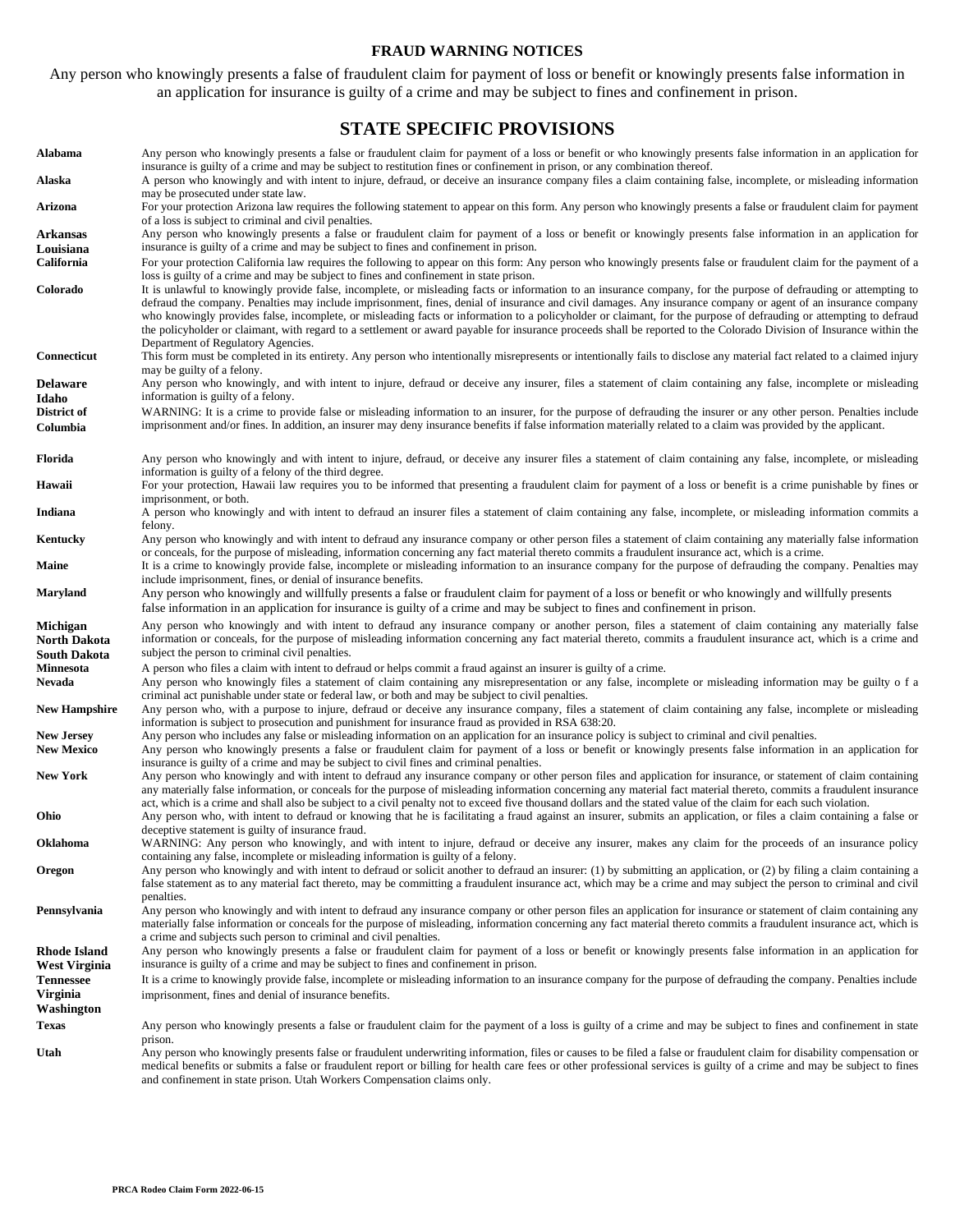## How to File Your Claim and Important Tips

### **YOUR CLAIM FORM**

- 1. Your claim form should be fully completed and submitted within 90 days from the date of injury.
	- a. Be sure to provide your **email address** and **cell phone number** so that we may, if needed, contact you while away from home. **You may receive a text message from 972-645-9092 if we are unable to reach you via a phone call**.
	- b. Fully complete the section regarding "**OTHER INSURANCE STATEMENT"**, marking either Yes or No, sign and date.
	- c. Sign and Date both lines under "**AUTHORIZATION TO PAY BENEFITS TO PROVIDER".** This will ensure that HSR and your doctors/hospital may communicate directly concerning your claim.
- 2. Only one claim form for each accident needs to be submitted.
- 3. Once completed, make a photocopy for your records and submit to HSR via email, fax or USPS mail. Mailing information can be found at the top of the claim form.
- 4. DO NOT assume that anyone else will mail this claim form to HSR for you.

### **YOUR BILLS**

- 1. Please be sure and advise all doctors/hospitals of this coverage so they will provide itemized bills to us.
- 2. **If you have already been treated by a doctor/hospital and did not know about this coverage, then please send all your itemized bills to HSR**. (An itemized bill is usually in the HCFA-1500 or UB-04 format) See attached examples.
- 3. The bills should include the name of the doctor/hospital, their complete mailing address, their Tax Identification Number (TIN), telephone number, the date you were treated by the doctor/hospital, the diagnosis codes and the specific itemized charges incurred. Also known as CPT codes.
- 4. If this information is not on the bills that are sent in to HSR, it will delay the handling of your claim. "Balance Due" statements do not contain sufficient information to complete your claim.

### **EXCESS OR OTHER INSURANCE**

- 1. Your coverage through the PRCA pays on a secondary/excess basis. If you have any other primary insurance, you need to send the bills to your primary insurance first.
- 2. HSR will consider benefits after your other, primary insurance has processed the claim.
- 3. You will need to send to HSR a copy of the Explanation of Benefits (EOB) you received from your primary insurance showing what was paid or denied, and the reason for denial. Due to HIPAA regulations HSR is unable to obtain this information from your primary insurance carrier on your behalf.
- 4. HSR will not be able to consider your claim without this information.

If you have any questions, please contact Debra Black, Customer Service Manager at (877) 534-7669. Debra is available from 8:00 a.m. to 5:00 pm Central Time, Monday – Friday. You may also forward any documents by fax to (972) 512-5820, via email to **Rodeo@hsri.com** or via USPS to:

## *Health Special Risk, Inc.*  **8400 Belleview Drive, Suite 150 Plano, TX 75024**